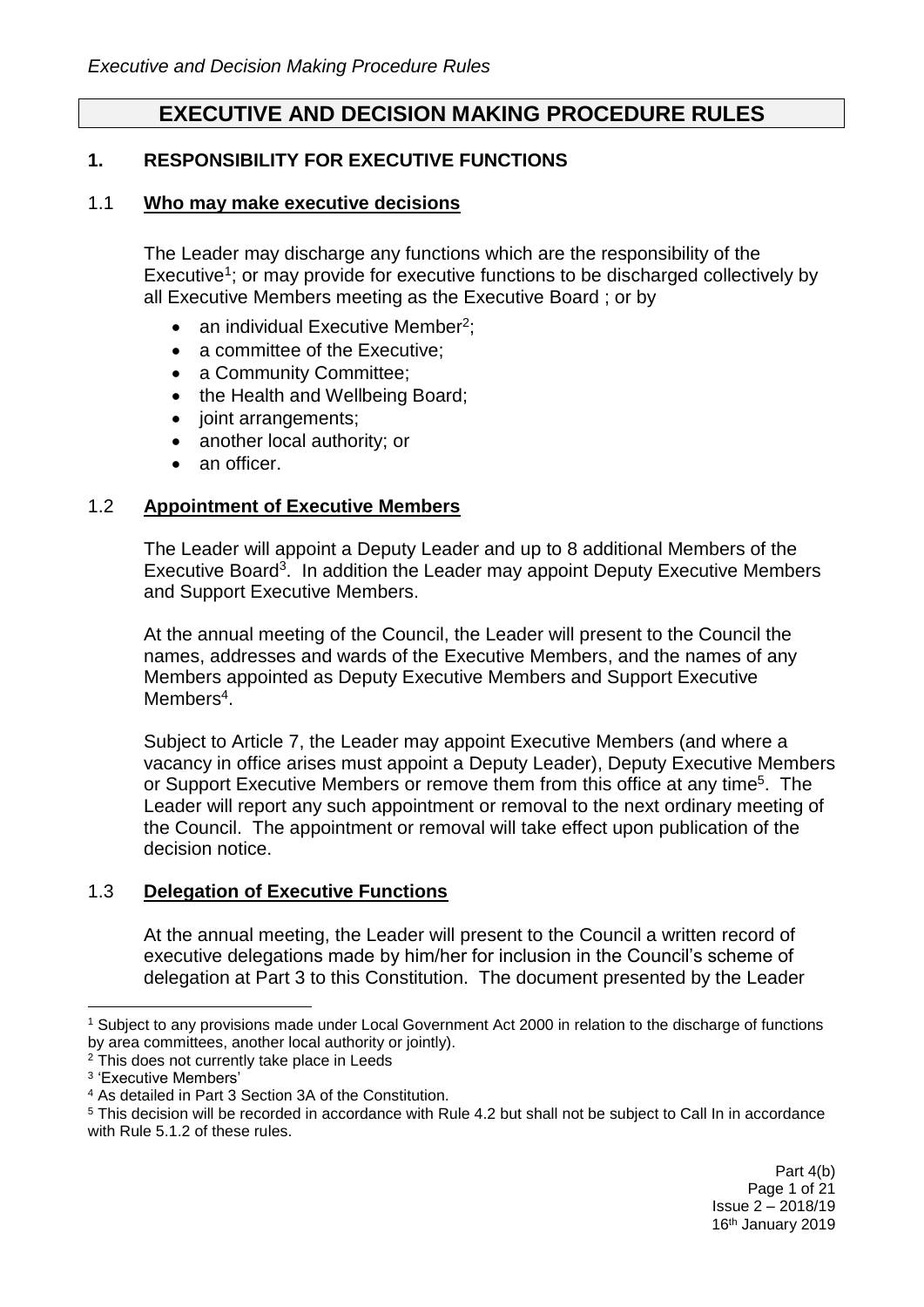will contain the following information about executive functions in relation to the coming year:

- the extent of authority of the Executive Board;
- the extent of any authority delegated to individual Executive Members, including details of any limitation on their authority;
- the terms of reference and constitution of such executive committees as the Leader appoints and the names of Executive Members appointed to them;
- the nature and extent of any delegation of executive functions to Community Committees, the Health and Wellbeing Board, any other authority or any joint arrangements and the names of those Executive Members appointed to any joint committee for the coming year; and
- the nature and extent of any delegation to officers with details of any limitation on that delegation, and the title of the officer to whom the delegation is made.

The Leader may amend the scheme of delegation relating to executive functions at any time during the year<sup>6</sup>. The decision notice must set out the extent of the amendment to the scheme of delegation, and whether it entails the withdrawal of delegation from any person, body, committee or the Executive Board. The amendments will take effect upon publication of the decision notice unless otherwise stated thereon. The Leader will present a report to the next ordinary meeting of the Council setting out the changes made by the Leader.

# 1.4 **Sub-delegation of executive functions**

Subject to any statutory provisions about the discharge of functions by community committees<sup>7</sup>, by another local authority, or the joint exercise of functions:

- if the Leader delegates functions to the Executive Board, then unless he/she directs otherwise, the Executive Board may delegate further to a committee of the executive or to an officer;
- if the Leader delegates functions to an Executive Member, then unless the Leader otherwise directs, that Executive Member may delegate further to an officer.
- if the Leader delegates functions to a committee of the executive, then unless he/she directs otherwise, the committee may delegate further to an officer.

Where executive functions have been delegated, that fact does not prevent the discharge of delegated functions by the person or body who delegated them.

<sup>1</sup> <sup>6</sup> This decision will be recorded in accordance with Rule 4.2 but shall not be subject to Call In in accordance with Rule 5.1.2 of these rules

 $7$  This shall include provisions about the discharge of functions by area committees.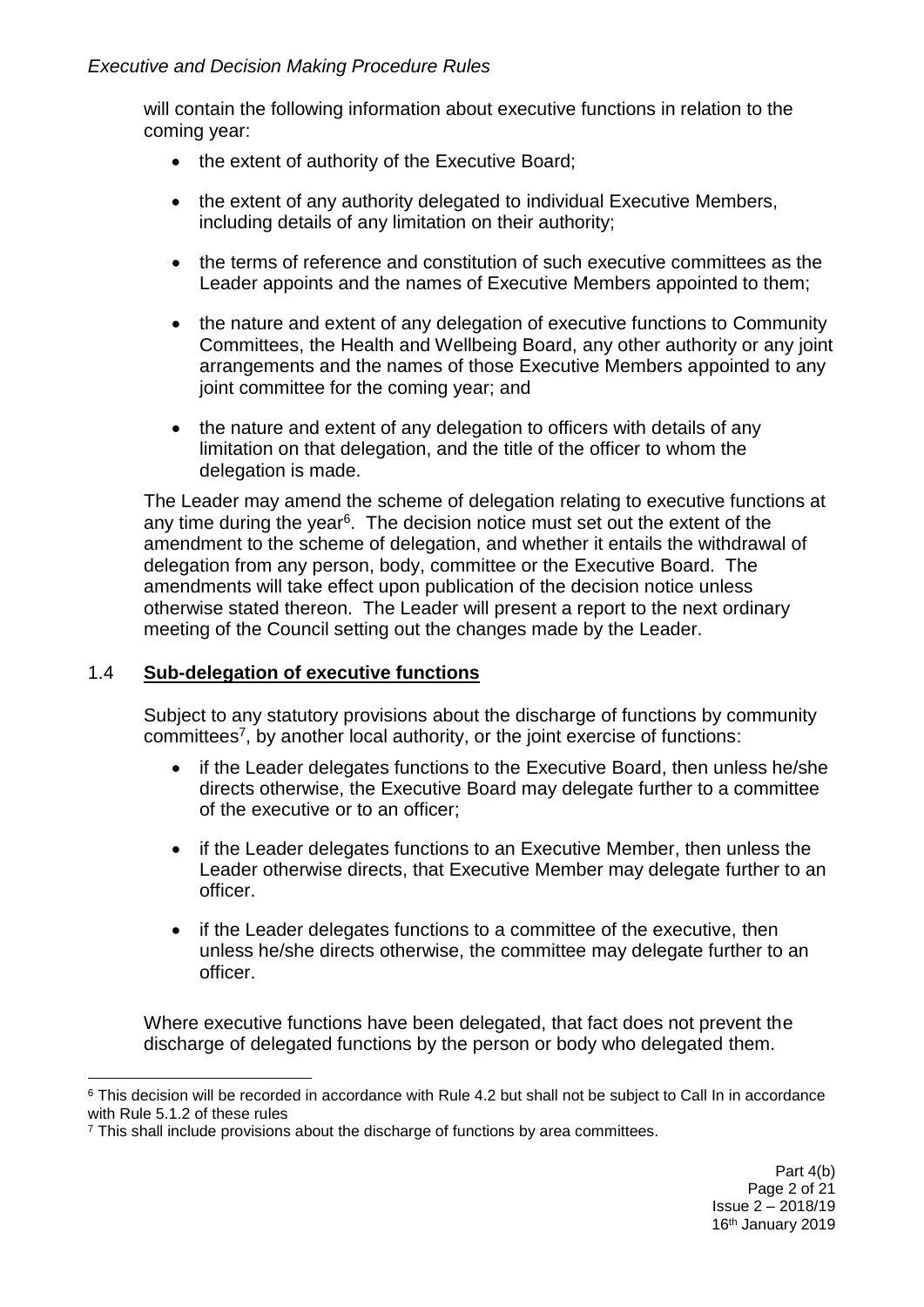# **2. PROCEDURE BEFORE TAKING A DECISION**

### 2.1 **Executive Meetings – when and where**

The Executive Board will meet at a frequency, location and time agreed by the Leader.

### 2.2 **Notice of Public Meetings<sup>8</sup>**

The Head of Governance and Scrutiny Support will arrange to give notice of the time and place of a public meeting by publishing the agenda, together with every report, for that meeting on the Council's website at least five clear working days before the meeting.

Where the meeting is convened less than five clear working days before the meeting, notice will be given by publishing the agenda, together with every report, for that meeting on the Council's website at the time the meeting is convened.

Where an item is added to the agenda for a meeting after publication of that agenda, copies of the revised agenda and any report relating to that item, will be published on the Council's website when the item is added to the agenda.

Nothing in this rule requires a copy of an agenda, item or report to be available for inspection by the public until a copy is available to members of the decision making body concerned.

### 2.3 **Notice Of Meetings At Which Exempt Or Confidential Information Is To Be Considered<sup>9</sup>**

2.3.1 Where the whole or part of any report is not available for inspection by the public because it contains confidential<sup>10</sup> or exempt<sup>11</sup> information every copy of that report or part of that report must be marked "not for publication" and must state that it contains confidential information or, by reference to Schedule 12A Local Government Act 1972 the description of exempt information which it contains.

### 2.3.2 28 Days' Notice

1

At least 28 clear calendar days before a meeting at which exempt or confidential information is to be considered, the Head of Governance and Scrutiny Support will arrange for a notice to publish on the Council's website a notice of the intention to hold a meeting, or part of a meeting of the Executive Board<sup>12</sup> in private.

<sup>8</sup> Regulations 6 & 7, Executive Arrangement Regulations 2012

<sup>9</sup> Regulation 5, Executive Arrangement Regulations 2012

<sup>10</sup> As defined at Rule 9.2 Access to Information Procedure Rules.

<sup>11</sup> As defined at Rule 10.4 Access to Information Procedure Rules.

<sup>&</sup>lt;sup>12</sup> Or a Committee fulfilling executive functions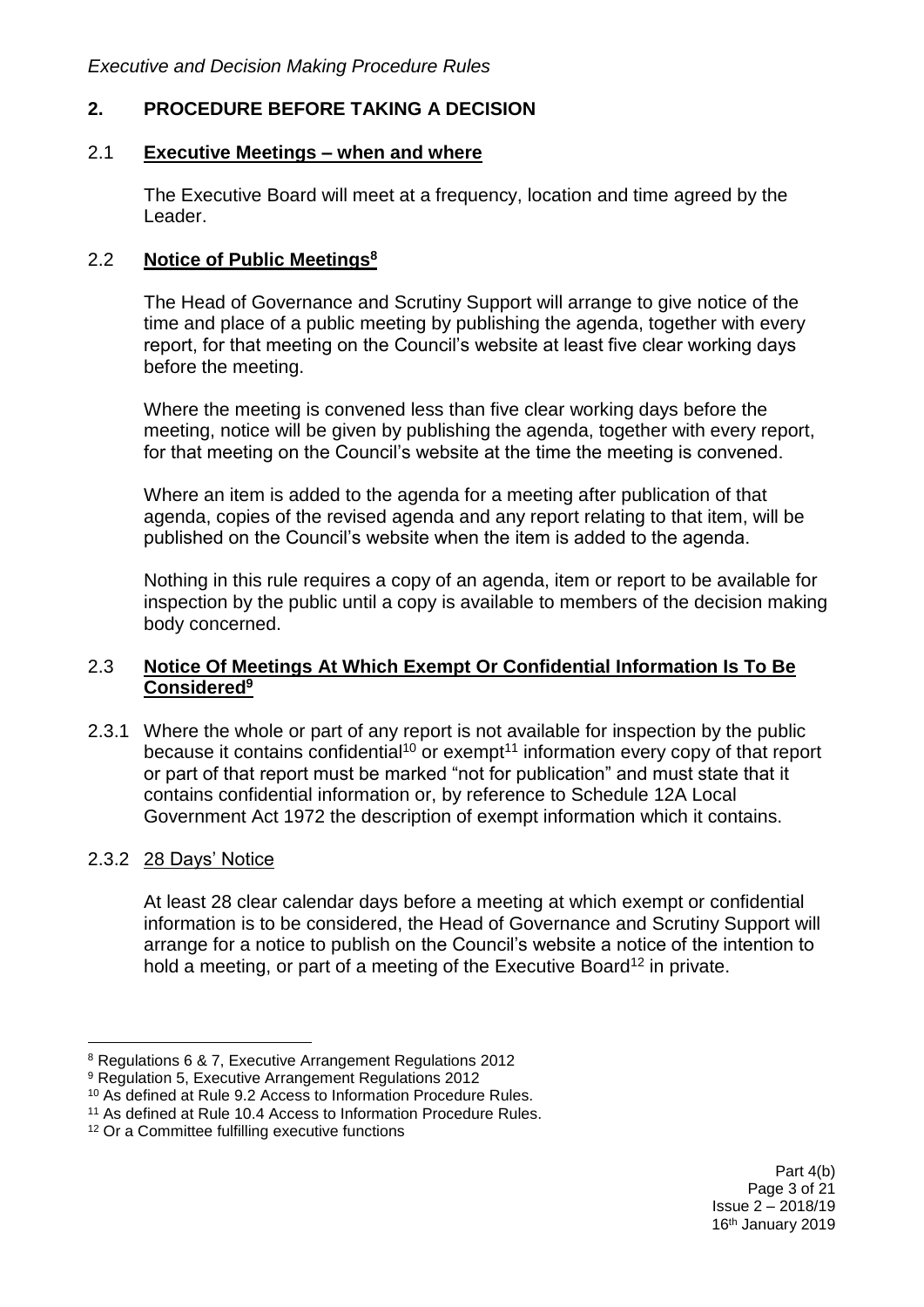The notice will include a statement of the reasons why it is intended that the meeting, or part of the meeting, should be held in private.

### 2.3.3 5 Days Notice

At least five clear working days before a meeting at which exempt or confidential information is to be considered, the Head of Governance and Scrutiny Support will publish further notice of the Executive's intention to hold the meeting in private. This will be done by including in an open report to the meeting:-

- A statement of the reasons for the meeting to be held in private;
- Details of any representations received about why the meeting should be open to the public; and
- A statement of response to any such representations

#### 2.3.4 Urgent Meetings At Which Exempt Or Confidential Information Is To Be Considered

Where the date a meeting must be held makes compliance with rules 2.3.2 and 2.3.3 impracticable then the meeting may only consider exempt or confidential items in private with the agreement of the chair of the relevant Scrutiny Board<sup>13</sup>. In considering the matter the Scrutiny Board Chair must be satisfied that the meeting is urgent and cannot reasonably be deferred.

As soon as reasonably practicable after obtaining the Scrutiny Chair's agreement the Head of Governance and Scrutiny Support will publish on the Council's website notice of the intention to hold the meeting at which exempt or confidential information is to be considered. This will be done by including in an open report to the meeting:-

- The reason why the meeting is urgent and cannot reasonably be deferred
- Confirmation of the agreement of the chair of the relevant Scrutiny Board.

### 2.4 **Publicity in connection with Key Decisions<sup>14</sup>**

#### 2.4.1 List of Forthcoming Key Decisions

The Head of Governance and Scrutiny Support will maintain a List of Forthcoming Key Decisions which will be published on the Council's website.

If it is intended to take a Key Decision in the course of the discharge of an Executive function, the decision taker<sup>15</sup> will arrange for details of the matter, as set

<sup>1</sup> <sup>13</sup> Or in their absence the Lord Mayor, or in the absence of the Lord Mayor, the vice chair of the authority. <sup>14</sup> Regulation 9, Executive Arrangement Regulations 2012

 $15$  If the decision is to be taken by a Committee then the officer whose report will be placed before the committee for consideration in relation to the matter is responsible for ensuring that appropriate details are included within the List of Forthcoming Key Decisions.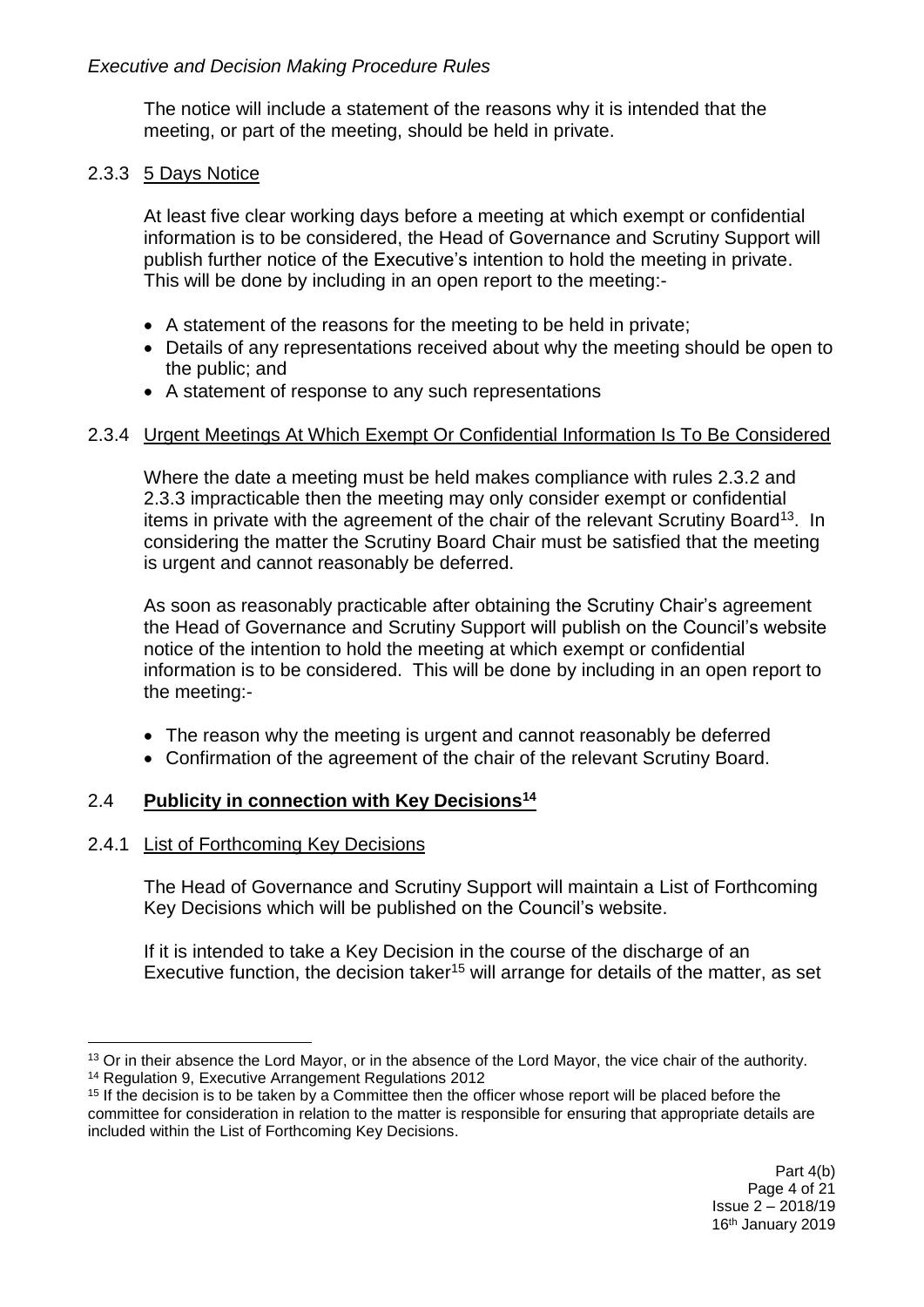out below, to be included in the List of Forthcoming Key Decisions, not less than 28 clear calendar days in advance of the date of the proposed decision<sup>16</sup>.

The List of Forthcoming Key Decisions will give the following information in so far as it is available or might reasonably be obtained:

- the matter in respect of which a decision is to be made;
- where the decision taker is an individual, his/her name and title, if any and where the decision taker is a body, its name and a list of its Members;
- the date on which, or the period within which, the decision will be taken:
- a list of the documents submitted to the decision taker for consideration in relation to the matter;
- the address from which, subject to any prohibition or restriction on their disclosure, copies of, or extracts from, any documents listed are available;
- that other documents relevant to those matters may be submitted to the decision taker; and
- the procedure for requesting details of those documents (if any) as they become available.

Particulars of Key Decisions included in the List of Forthcoming Decisions need not include exempt information and may not include confidential information.

# 2.5 **General Exception<sup>17</sup>**

If a matter which is likely to be a Key Decision has not been included in the List of Forthcoming Key Decisions for 28 clear calendar days before the decision is planned to be taken and the decision must be taken by such a date that it is impracticable to defer the decision until the decision has been included in the List of Forthcoming Decisions for 28 clear calendar days, the decision may still be taken if:

- A copy of the agenda for the meeting or the delegated decision notice has been forwarded to the chair of the relevant Scrutiny Board<sup>18</sup>; and
- A copy of that agenda or delegated decision notice has been published on the Council's website; and
- at least 5 clear working days have elapsed since compliance with these requirements.

Any report in relation to a decision taken in accordance with this rule and any delegated decision notice published in accordance with this rule will state why it is impracticable to include the decision in the List of Forthcoming Key Decisions for a period of 28 clear calendar days prior to taking the decision.

<sup>1</sup> <sup>16</sup> A link to the relevant matter will be forwarded to every Member of the authority on publication to the Council's website.

<sup>17</sup> Regulation 10, Executive Arrangement Regulations 2012

<sup>&</sup>lt;sup>18</sup> This will be deemed to happen when all Members are forwarded a link to the decision on publication of the DDN and report.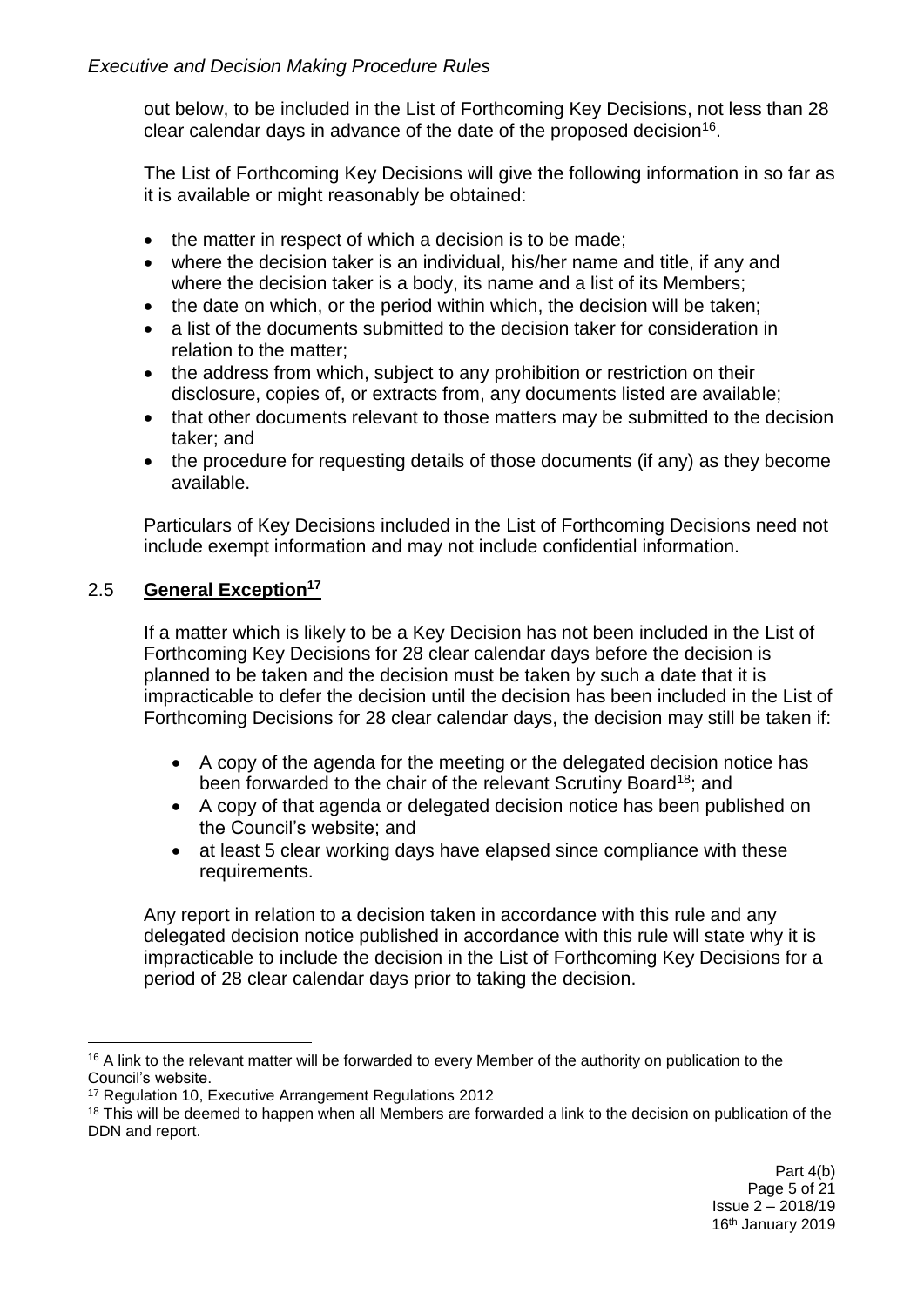# 2.6 **Special Urgency<sup>19</sup>**

### 2.6.1 Use of Special Urgency

If by virtue of the date by which a decision must be taken Rule 2.4 (Publicity in connection with Key Decisions) and Rule 2.5 (General Exception) cannot be followed, then the decision can only be taken if the relevant Director obtains the agreement of the chair of a relevant Scrutiny Board<sup>20</sup> that the decision is urgent and that taking the decision cannot be reasonably deferred.

As soon as reasonably practicable after obtaining the relevant agreement the following information will be published on the Council's website  $21$ :-

- the agenda for the meeting at which the decision is to be taken or the delegated decision notice;
- $\bullet$  the report in relation to the urgent item; and
- the record of the Scrutiny Chair's agreement that the matter is urgent.

Any report in relation to a decision taken in accordance with this rule and any delegated decision notice published in accordance with this rule will state why the decision is urgent and cannot reasonably be deferred.

Details of any decision taken in accordance with this rule will be included in the Leader's report to Corporate Governance and Audit Committee made in accordance with Rule 2.6.2 below.

### 2.6.2 Annual Reports On Special Urgency Decisions<sup>22</sup>

The Corporate Governance and Audit Committee will receive on behalf of the Council, annual reports from the Leader on the executive decisions taken in the circumstances set out in Rule 4.2 (special urgency) in the preceding year.

The report will include details of

- the number of decisions so taken,
- each decision made, and
- a summary of the matters in respect of which each decision was made.

<sup>1</sup> <sup>19</sup> Regulation 11, Executive Arrangement Regulations 2012

<sup>&</sup>lt;sup>20</sup> If there is no chair of a relevant Scrutiny Board, or if the chair of the relevant Scrutiny Board is unable to act, then the agreement of the Lord Mayor or in the absence of the Lord Mayor the vice chair of the Council will suffice.

<sup>&</sup>lt;sup>21</sup> The Head of Governance and Scrutiny Support will make the necessary arrangements to publish a committee agenda and the Director will arrange for publication of a delegated decision notice.

<sup>22</sup> Regulation 19, Executive Arrangement Regulations 2012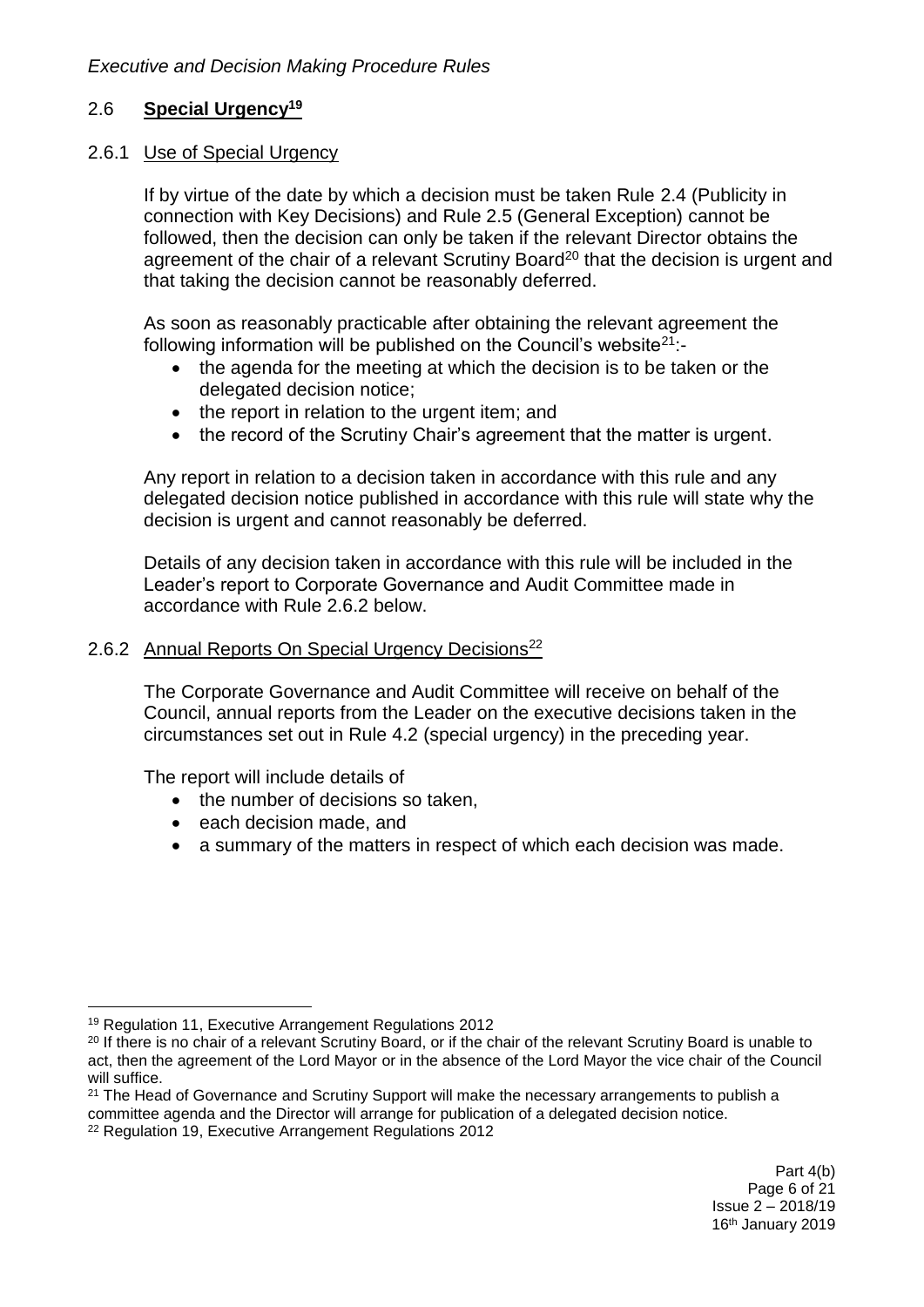## **3. TAKING EXECUTIVE DECISIONS**

#### 3.1 **Delegated Decisions Taken By Directors**

- 3.1.1 Where a Director<sup>23</sup> receives a report which he/she intends to take into account in making any Key Decision, then he/she will not make the decision until the report has been available for public inspection for at least 5 clear working days.
- 3.1.2 The decision taker will arrange for the publication of a delegated decision notice, stating his/her intention to make the decision, together with a copy of the report upon which the decision is to be based on the Council's website $24$ .
- 3.1.3 If, for any reason, the Director has complied with Rule 2.4.1 but is not able to comply with 3.1.1 and 3.1.2 above they shall seek the agreement of the relevant Executive Member<sup>25</sup> to proceed with taking the Key Decision without complying with the requirement to publish the report and delegated decision notice 5 clear working days in advance of the decision being taken.

Any report in relation to a decision taken in accordance with this rule and any delegated decision notice published in accordance with this rule will state why it is not possible to give 5 clear working days' notice of the report prior to taking the decision and confirm that the Executive Member consents to the decision being taken.

The Director will advise the relevant Scrutiny Chair of the circumstances and details of the decision as soon as practicable after the decision is taken.

3.1.4 The Head of Governance and Scrutiny Support will report annually to Corporate Governance and Audit Committee giving details of any Key decisions taken in accordance with Rule 3.1.3.

### 3.2 **Decisions Taken At Executive Meetings**

1

Save for those decisions delegated to a Community Committee, which are to be taken in accordance with the Community Committee Procedure Rules, where executive decisions are delegated to a committee of the Executive, the rules applying to executive decisions taken by them shall be the same as those applying to those taken by the Executive Board.

<sup>&</sup>lt;sup>23</sup> Or other officer taking a decision in accordance with the Director's sub-delegation scheme

<sup>&</sup>lt;sup>24</sup> A link to the relevant matter will be forwarded to every Member of the authority on publication to the Council's website.

<sup>&</sup>lt;sup>25</sup> The Executive member with portfolio oversight of the relevant function, or in their absence the Leader of Council or in the absence of both the Executive Member and the Leader, the Deputy Leader of Council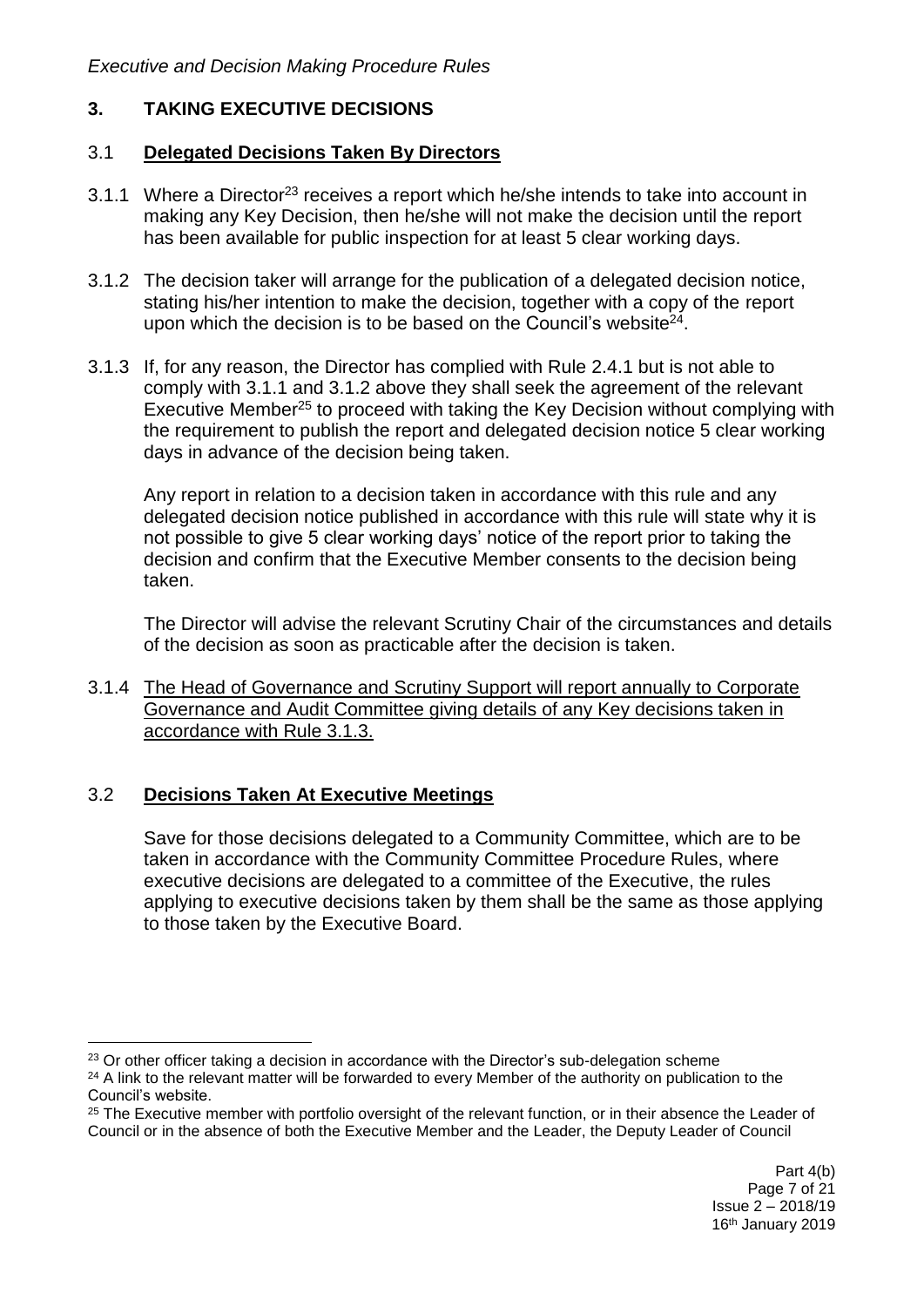### 3.2.1 Exclusion of the Public from Meetings of the Executive Board<sup>26</sup>

All meetings of the Executive Board will be in public<sup>27</sup>. However the public<sup>28</sup> must be excluded from the part or parts of a meeting whenever:-

- Confidential information is likely to be disclosed during an item of business;
- The meeting passes a resolution, identifying the relevant part of the meeting to which it applies, that the public should be excluded because exempt information, described with reference to Rule 10.4 of the Access to Information Procedure Rules, is likely to be disclosed during an item of business; or
- A lawful power is used to exclude a member or members of the public in order to maintain orderly conduct or prevent misbehaviour at the meeting.

The public may only be excluded from that part or parts of the meeting to which the circumstances set out above relate, and where, if required, notice has been given in accordance with Rule 2.3 above.

## 3.2.2 Statutory Officers Attendance at Meetings

The Head of Paid Service, the Chief Finance Officer and the Monitoring Officer, and their nominees are entitled to attend any meeting of the Executive and its committees.

#### 3.2.3 Quorum

The quorum for a meeting of the Executive Board shall be four. The quorum for a meeting of a committee of the Executive shall be three.

#### 3.2.4 How decisions are to be taken by the Executive Board

Executive decisions which are the responsibility of the Executive Board will be taken at a meeting convened in accordance with Rules 2.1 to 2.3 set out above.

### 3.2.5 Who presides

<u>.</u>

The Leader and in his/her absence, the Deputy Leader will preside at any meeting of the Executive Board or its committees at which he/she is present. In the absence of both, the Leader may appoint another person to do so. If no such appointment is made, those present at the meeting shall decide by majority who should preside.

<sup>26</sup> Regulation 3, Executive Arrangement Regulations 2012

<sup>&</sup>lt;sup>27</sup> The Recording Protocol: Third Party Recording of Committees, Boards and Panels, set out in the Access to Information Procedure Rules applies.

 $28$  Members of the Council and officers attending the meeting in the course of their employment shall not be considered to be members of the Public.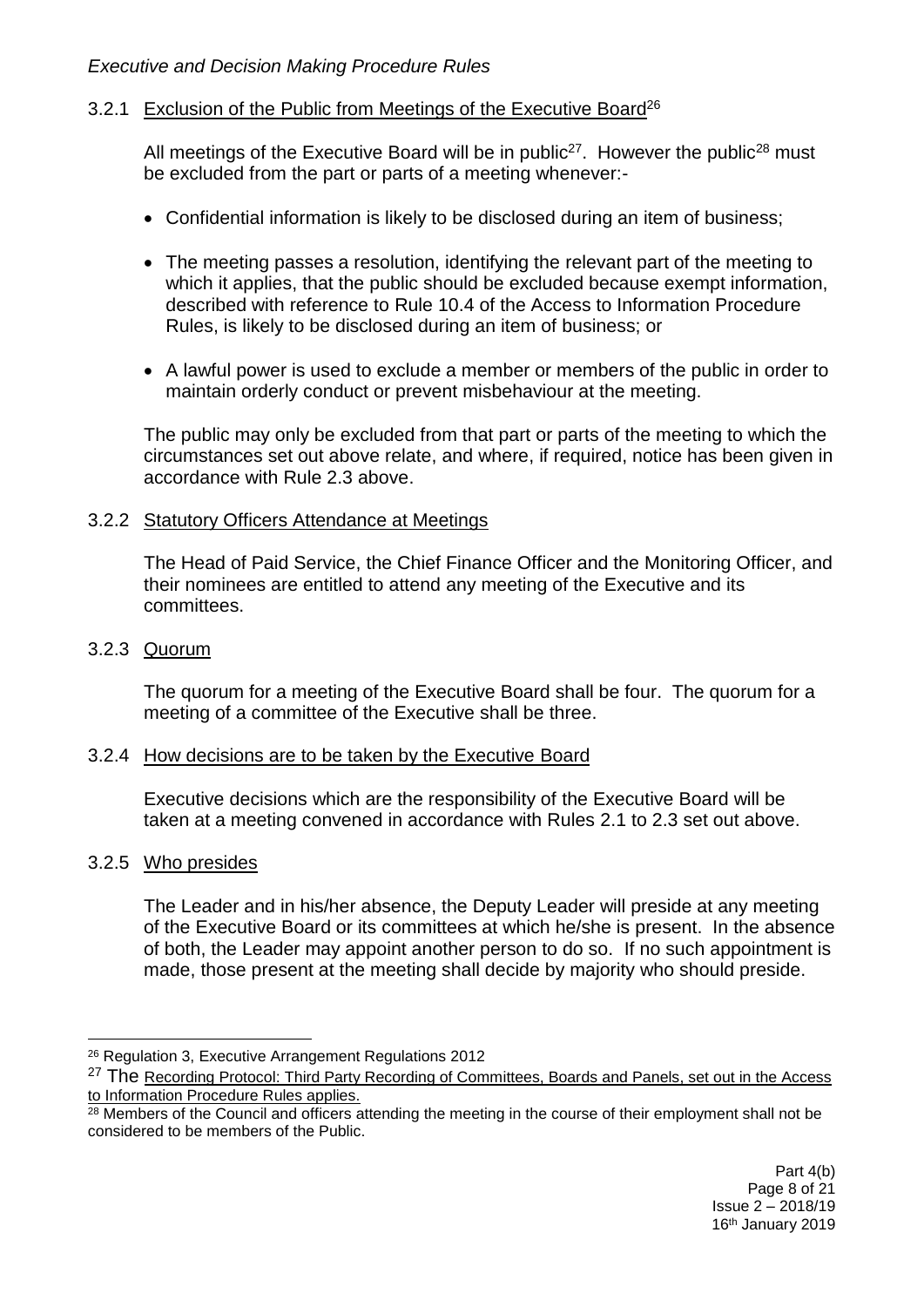### 3.2.6 Membership

The Executive Board shall comprise those Members listed at Part 3, Section 3A of the Constitution.

In the absence of an Executive Board Member, the Executive Board may invite any Member it considers appropriate to attend its meetings and to speak on behalf of the absent Member. However that Member will not be considered a co-opted member of the Executive Board and will not be able to vote on business being transacted.

### 3.2.7 What business?

1

At each meeting of the Executive Board the following business will be conducted:

- consideration of the minutes of the last meeting;
- declarations of interest, if any;
- matters referred to the Executive Board (whether by a Scrutiny Board or by the Council) for reconsideration by the Executive Board in accordance with the provisions contained in these or other relevant Procedure Rules set out in Part 4 of this Constitution;
- consideration of reports from Scrutiny Boards; and
- matters set out in the agenda for the meeting(which shall indicate which are Key Decisions and which are not).

### 3.2.8 Who can put items on the Executive agenda?

The Leader will decide upon the schedule for the meetings of the Executive. He/she may put on the agenda of any Executive meeting any matter which he/ she wishes, whether or not authority has been delegated to the Executive Board, a committee of it or any officer in respect of that matter.

The Head of Governance and Scrutiny Support will make sure that an item is placed on the agenda of the next available meeting of the Executive Board where a relevant Scrutiny Board or the full Council have resolved that an item be considered by the Executive.

In exceptional circumstances the Council's statutory officers may require that a matter be considered by the Executive Board<sup>29</sup>.

<sup>&</sup>lt;sup>29</sup> The Monitoring Officer and/or the Chief Finance Officer may include an item for consideration on the agenda of an Executive Board meeting and may require the Head of Governance and Scrutiny Support to call such a meeting in pursuance of their statutory duties. In other circumstances where any two of the Head of Paid Service, Chief Finance Officer and Monitoring Officer are of the opinion that a meeting of the Executive Board needs to be called to consider a matter that requires a decision, they may jointly include an item on the agenda of an Executive Board meeting. If there is no meeting of the Executive Board soon enough to deal with the issue in question, then the person(s) entitled to include an item on the agenda may also require that a meeting be convened at which the matter will be considered.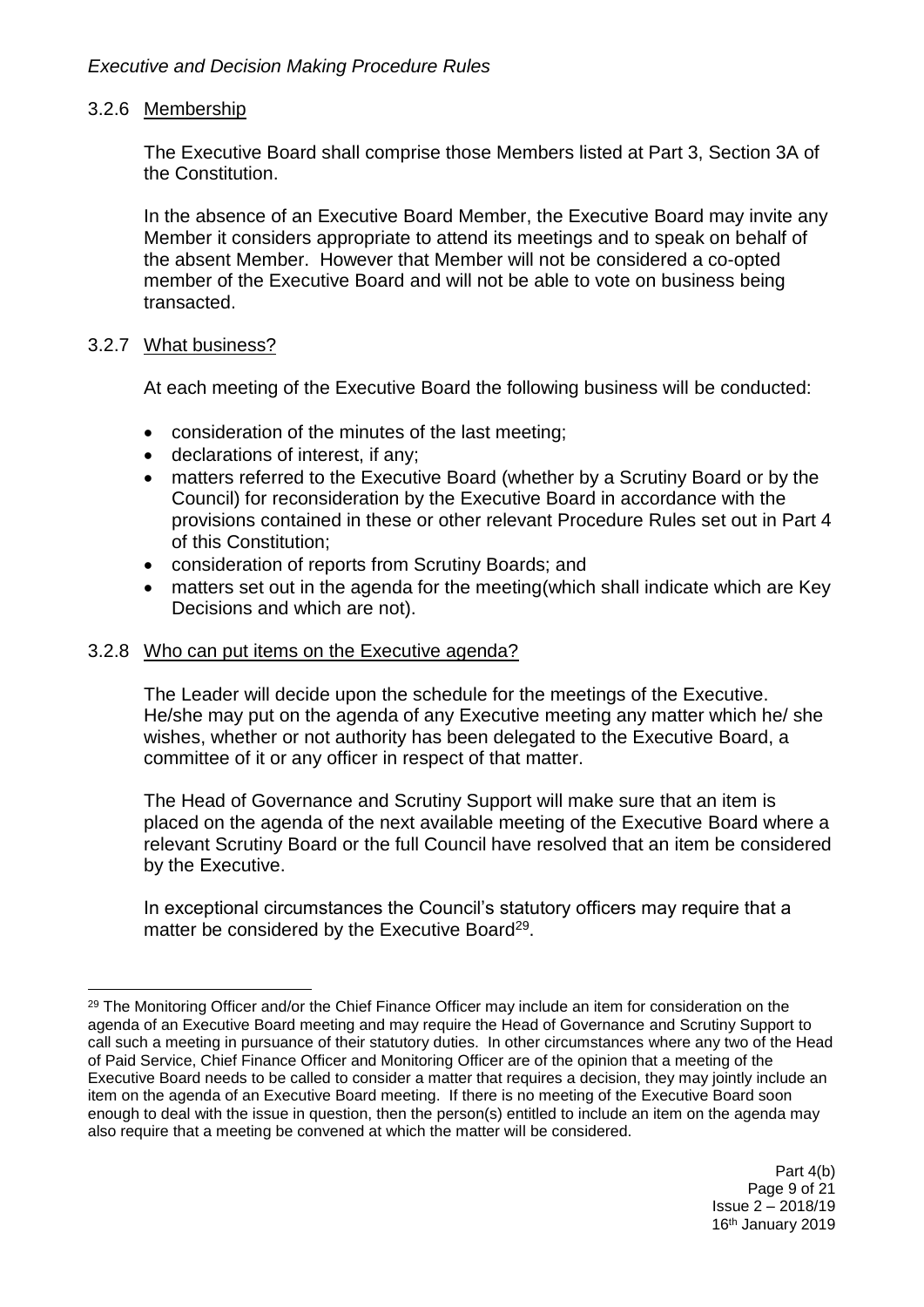### 3.3 **Compliance With The Budget And Policy Framework**

The Budget and Policy Framework Procedure Rules contained within part 4 of this constitution set out the procedure to be followed to adopt or amend the Budget and Policy Framework.

Subject to paragraphs 3.2.1 to 3.2.3 below, all decisions in relation to Executive Functions must be taken in line with the Budget and Policy Framework<sup>30</sup>.

### 3.3.1 Taking Advice

If it is intended to make an Executive Decision, which might be considered to fall outside the Budget or Policy Framework the decision taker shall take advice from the Monitoring Officer and/or the Chief Finance Officer as to whether the decision they want to make would be contrary to the budget and policy framework.

Where a Scrutiny Board is of the opinion that an Executive Decision is, or if made would be, contrary to the budget and policy framework, then it shall seek advice from the Monitoring Officer and/or Chief Finance Officer.

In the event that the Monitoring Officer or the Chief Finance Officer concludes that the decision would not be a departure from the budget and policy framework they shall prepare a report to the relevant Scrutiny Board, with a copy to the Executive Board.

### 3.3.2 Referral to Council

If a decision has yet to be made, or has been made but not yet implemented, and the Monitoring Officer and/or the Chief Finance Officer are of the view that the proposed decision would be contrary to the budget and policy framework, and the decision taker still intends to make or to implement the decision;

- the Monitoring Officer and/or the Chief Finance Officer shall report to the Executive Board, with a copy to the relevant Scrutiny Board and to every Member of the Council;
- the Executive Board shall meet to consider the report of the Monitoring Officer and/or the Chief Finance Officer and shall prepare a report to Council; and
- the decision taker shall refer the decision to the Council for decision or ratification as appropriate,

In such cases, no further action will be taken in respect of the decision or its implementation until the Council has met and considered the matter.

<sup>&</sup>lt;u>.</u> <sup>30</sup> Local Authorities (Functions and Responsibilities) (England) Regulations 2000, Schedule 4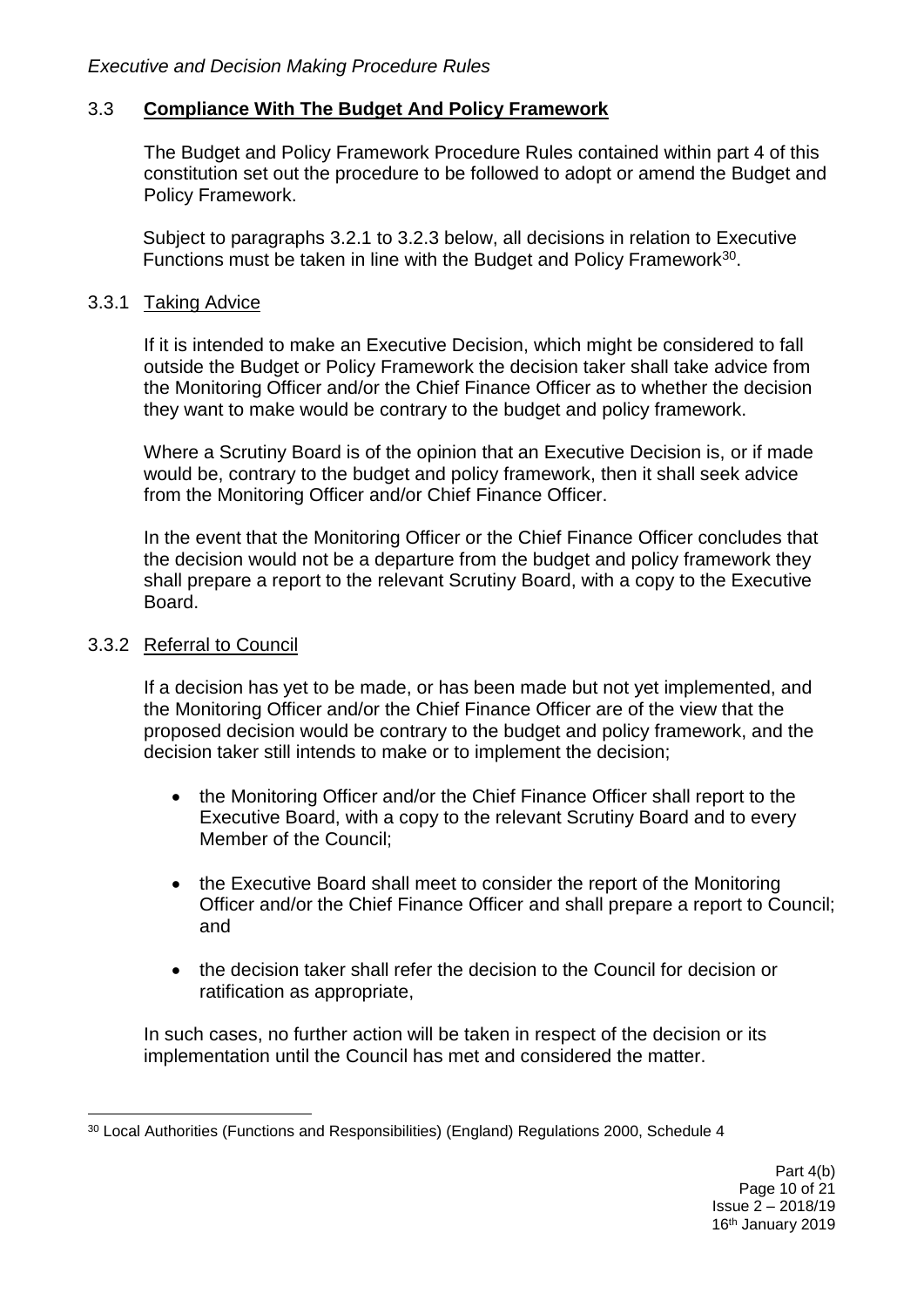The Council shall meet within *28* days of the referral by the decision taker. At the meeting it will receive the Executive Board's report of the decision or proposals and the advice of the Monitoring Officer and/or the Chief Finance Officer.

If Council decides that the decision is not contrary to the budget and policy framework it shall endorse the decision as falling within the existing Budget and Policy Framework.

If Council decides that the decision is contrary to the budget and policy framework it may either:

- approve or ratify the decision outside the budget and policy framework;
- amend the Council's budget and policy framework as necessary to encompass the decision and approve or ratify the decision with immediate effect; or
- require the Executive to reconsider the matter in accordance with the advice of either the Monitoring Officer/Chief Finance Officer.

# 3.3.3 Urgent Decisions Outside The Budget Or Policy Framework<sup>31</sup>

Any decision which is contrary to the policy framework $32$ , or not wholly in accordance with the budget<sup>33</sup> approved by full Council, may only be taken by the Council, unless:

- the decision is urgent and it is not practical to convene a quorate meeting of the full Council;
- $\bullet$  the decision taker has briefed the chair of a relevant Scrutiny Board<sup>34</sup> about why it is not practical to convene a quorate meeting of full Council, and
- the chair agrees that the decision is urgent.

The reasons why it is not practical to convene a quorate meeting of full Council and the consent of the chair of the relevant Scrutiny Board<sup>35</sup> to the decision being taken as a matter of urgency must be noted on the record of the decision, together with the reasons for the Chair's consent.

The decision taker will provide a full report to the next available Council meeting after the decision is taken explaining:

• the decision,

<sup>1</sup> <sup>31</sup> Local Authorities (Functions and Responsibilities) (England) Regulations 2000, Regulation 5(2)

<sup>&</sup>lt;sup>32</sup> Or amendments which may be made to the policy framework in accordance with the provisions for in year changes to policy framework set out in the Budget and Policy procedure Rules.

<sup>&</sup>lt;sup>33</sup> Or virements made in accordance with the Budget and Policy Procedure Rules.

<sup>&</sup>lt;sup>34</sup> or in the absence of the chair of the relevant Scrutiny Board the consent of the Lord Mayor, and in the absence of both, the Deputy Lord Mayor

<sup>&</sup>lt;sup>35</sup> Or Lord Mayor or Deputy Lord Mayor as appropriate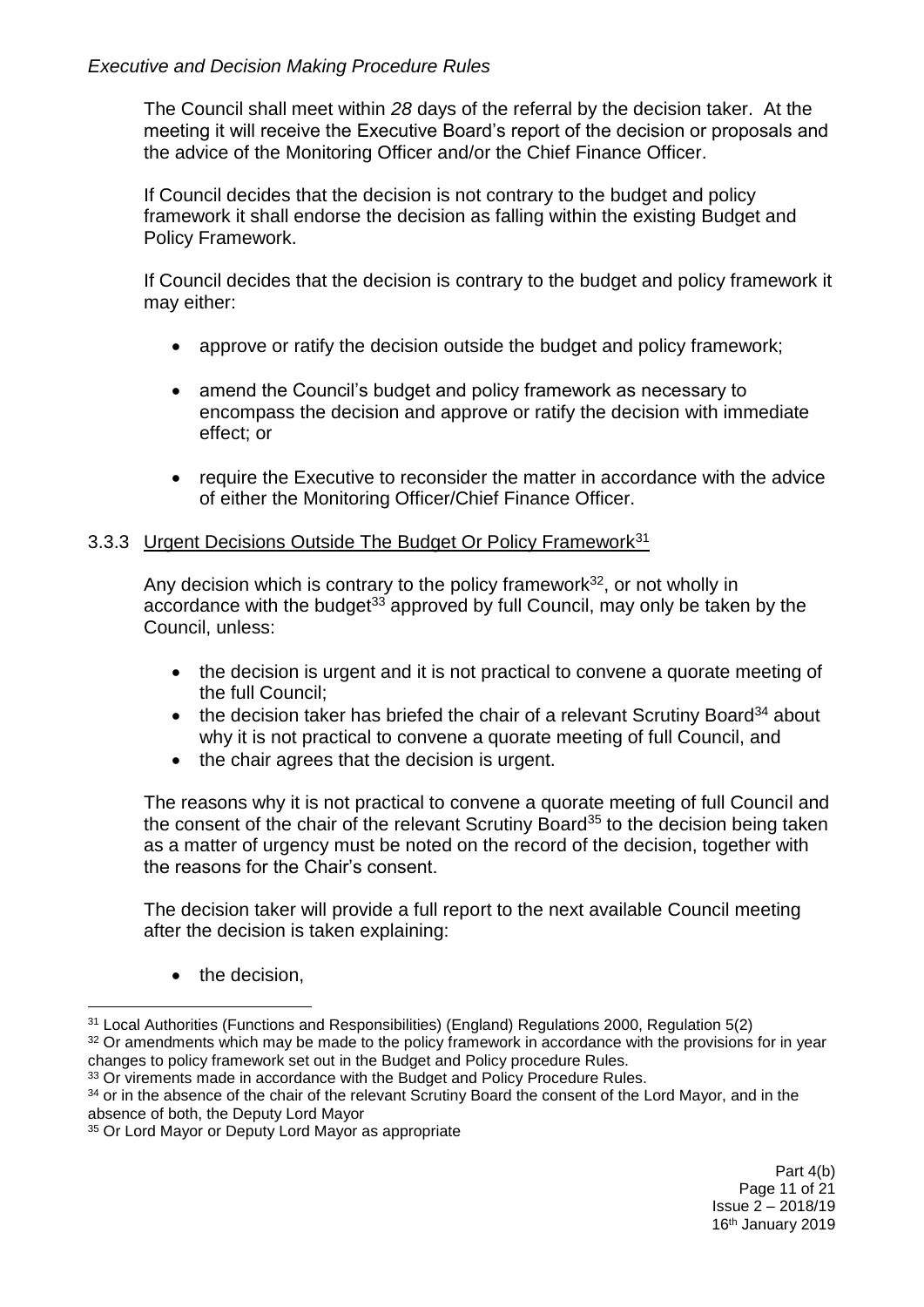- the reasons for it; and
- why the decision was treated as a matter of urgency.

### 3.4 Decision Making by Community Committees

- 3.4.1 Where a Community Committee or a relevant Director is of the opinion that a proposal, decision or omission in relation to an executive function would result in:
	- minimum service standards specified by the Executive Board not being achieved; or
	- an adverse impact on service delivery or the achievement of targets; or
	- delivery of any service in that area or the area of another Community Committee being adversely affected

the Chair of that Community Committee or that Director shall report that opinion<sup>36</sup> to the appropriate Executive Member, who may direct that the relevant delegated authority should not be exercised and the matter should be referred to the Executive Board for consideration.

- 3.4.2 Where the Monitoring Officer or Chief Finance Officer is of the opinion that a proposal, decision or omission of a Community Committee is or if made would be
	- a) outside its terms of reference; or
	- b) outside any relevant strategy or plan approved by the Executive Board; or
	- c) outside the Budget and Policy Framework; or
	- d) not in accordance with any relevant procedure rules

the Monitoring Officer or Chief Finance Officer shall refer the matter to the Executive Board and/or Council as appropriate for consideration at the next available meeting.

- 3.4.3 Where a matter has been referred to the Executive Board or the Council under 3.3.1 or 3.3.2 above, the implementation of the proposal or decision shall be suspended until the matter is considered by the Executive Board and/or the Council.
- 3.4.4 Where a matter has been referred to the Executive Board under 3.3.1, or paragraphs (a) or (b) of 3.3.2, above, the Executive Board may:
	- decide the matter itself; or
	- endorse any decision already made; or
	- refer the matter back to the Community Committee for determination; and/or
	- make any other decision it considers appropriate.

<sup>1</sup> <sup>36</sup> where that opinion is in relation to a decision taken by a Community Committee, the report to the Executive Member must be made within 5 working days of the relevant decision notice being published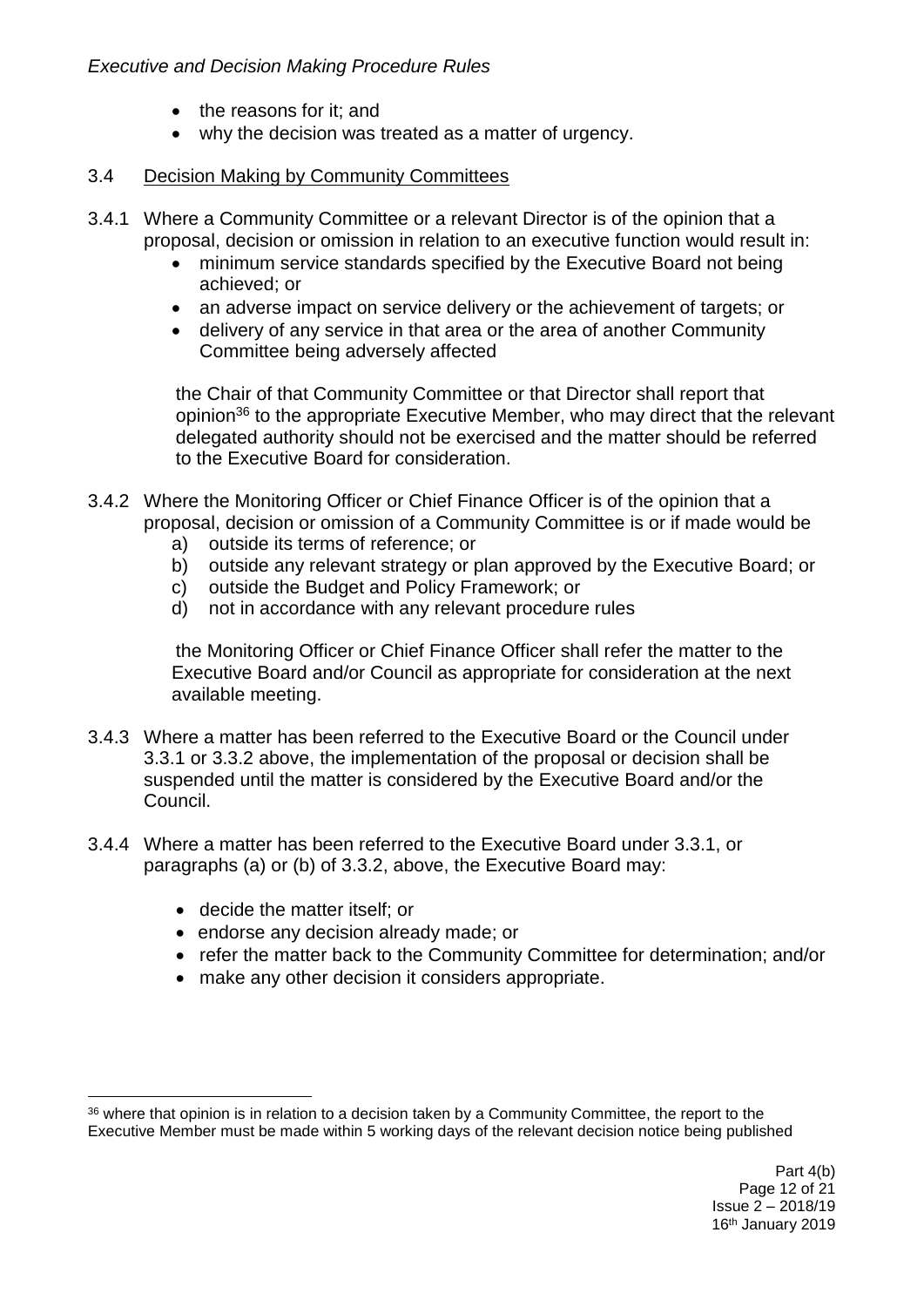- 3.4.5 Where a matter has been referred to the Executive Board under 3.3.2 (c) or (d) then the Executive Board may;
	- refer the matter to the Council for consideration<sup>37</sup>; or
	- decide the matter within the Budget and Policy Framework / in accordance with the procedure rules; or
	- refer the matter back to the Community Committee for determination within the budget and policy framework / in accordance with the procedure rules.
- 3.4.6 Before deciding any matter in accordance with Rule 3.3.4 or 3.3.5, the Executive Board will consider a report from a Statutory Officer or Director detailing as appropriate:
	- whether minimum service standards for a relevant Community Committee Function are being achieved;
	- how any delegated budget for the executive function is being utilised;
	- whether a proposal decision or omission by a Community Committee or a Director would result in
		- minimum service standards specified by the Executive Board not being achieved; or
		- an adverse impact on service delivery or the achievement of targets; or
		- delivery of any service in that area or the area of another Community Committee being adversely affected;
	- whether a proposal, decision or omission by a Community Committee
		- is outside its terms of reference; or
		- is outside any relevant strategy or plan approved by the Executive Board; or
		- is outside the Budget and Policy Framework; or
		- is not in accordance with any relevant procedure rules.

# **4. PROCEDURE AFTER TAKING A DECISION**

# 4.1 **Recording Of Executive Decisions Taken At Meetings<sup>38</sup>**

As soon as reasonably practicable, and in any event within 2 working days, after any meeting of the Executive or within 10 working days of any of its committees, the Head of Governance and Scrutiny Support or, where no officer was present, the person presiding at the meeting, will produce a minute of every decision taken at that meeting and publish it on the Council's website together with the report in relation to the decision made. The minute will include;

- A record of the decision including the date it was made,
- a statement of the reasons for each decision.

<sup>1</sup> <sup>37</sup> The Council's options are as set out in Budget and Policy Framework Rules

<sup>38</sup> Regulation 12, Executive Arrangement Regulations 2012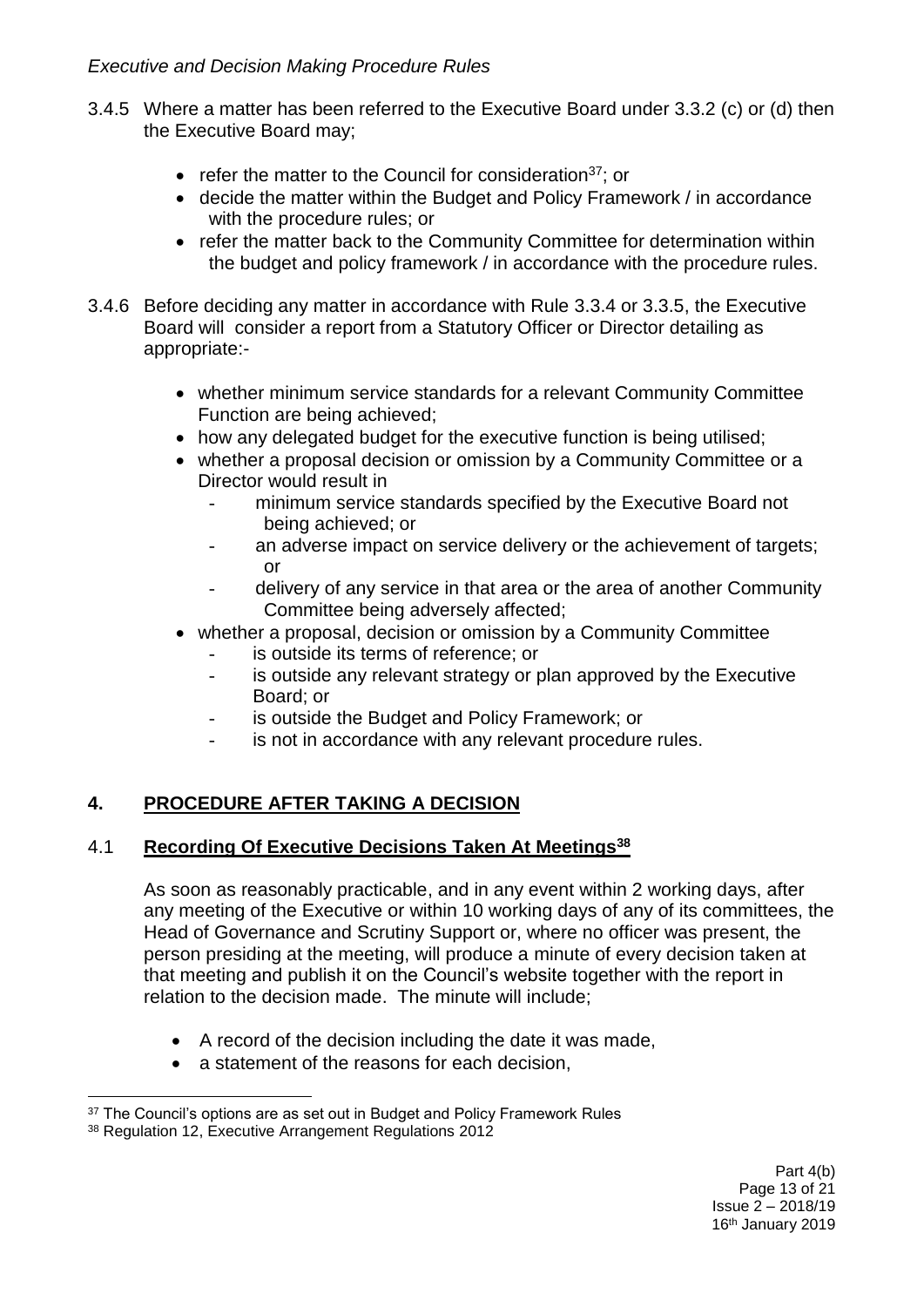- details of any alternative options considered and rejected at that meeting and
- a record of any interest declared by any Member together with a note of any dispensation granted in respect of that interest .

# 4.2 **Recording Of Executive Decisions Taken by the Leader<sup>39</sup>**

As soon as reasonably practicable after a decision has been taken in relation to executive arrangements<sup>40</sup> by the Leader, the Head of Governance and Scrutiny Support will prepare a record of the decision and publish it on the Council's website together with the report in relation to the decision made. The record will include;

- A record of the decision including the date it was made,
- a statement of the reasons for it,
- details of any alternative options considered and rejected by the Member at the time of making the decision, and
- a record of any interest declared by any Executive Member consulted by the Member who made the decision together with a note of any dispensation granted in respect of that interest .

# 4.3 **Recording Of Executive Decisions Taken by Officers<sup>41</sup>**

# 4.3.1 Key decisions and Significant Operational decisions

As soon as reasonably practicable after a Key or Significant Operational Decision has been taken by an officer he/she will prepare a record of the decision and arrange for its publication on the Council's website together with the report in relation to the decision made<sup>42</sup>. The record will include;

- A record of the decision including the date it was made,
- a statement of the reasons for it.
- details of any alternative options considered and rejected by the officer at the time of making the decision, and
- a record of any interest declared by any Executive Member consulted by the officer who made the decision together with a note of any dispensation granted in respect of that interest .

# 4.3.2 Administrative decisions

There is no formal requirement to record Administrative Decisions for the purpose of Council or Public Access, however officers are responsible for retaining a record

<sup>1</sup> <sup>39</sup> Regulation 13, Executive Arrangement Regulations 2012

<sup>40</sup> The Leader may take decisions in relation to the Executive Portfolios and executive delegations to officers as set out in Part 3 Section 3 of the Constitution.

<sup>41</sup> Regulation 13, Executive Arrangement Regulations 2012

<sup>&</sup>lt;sup>42</sup> Key decisions will be published in accordance with Rules 2.4 to 2.6 above, and will therefore, subject to the provisions in respect of urgency, be published no less than 5 clear working days in advance of the decision being taken. The Council's web site will in these circumstances contain details of the dates upon which the decision will be taken and the Call In period will expire.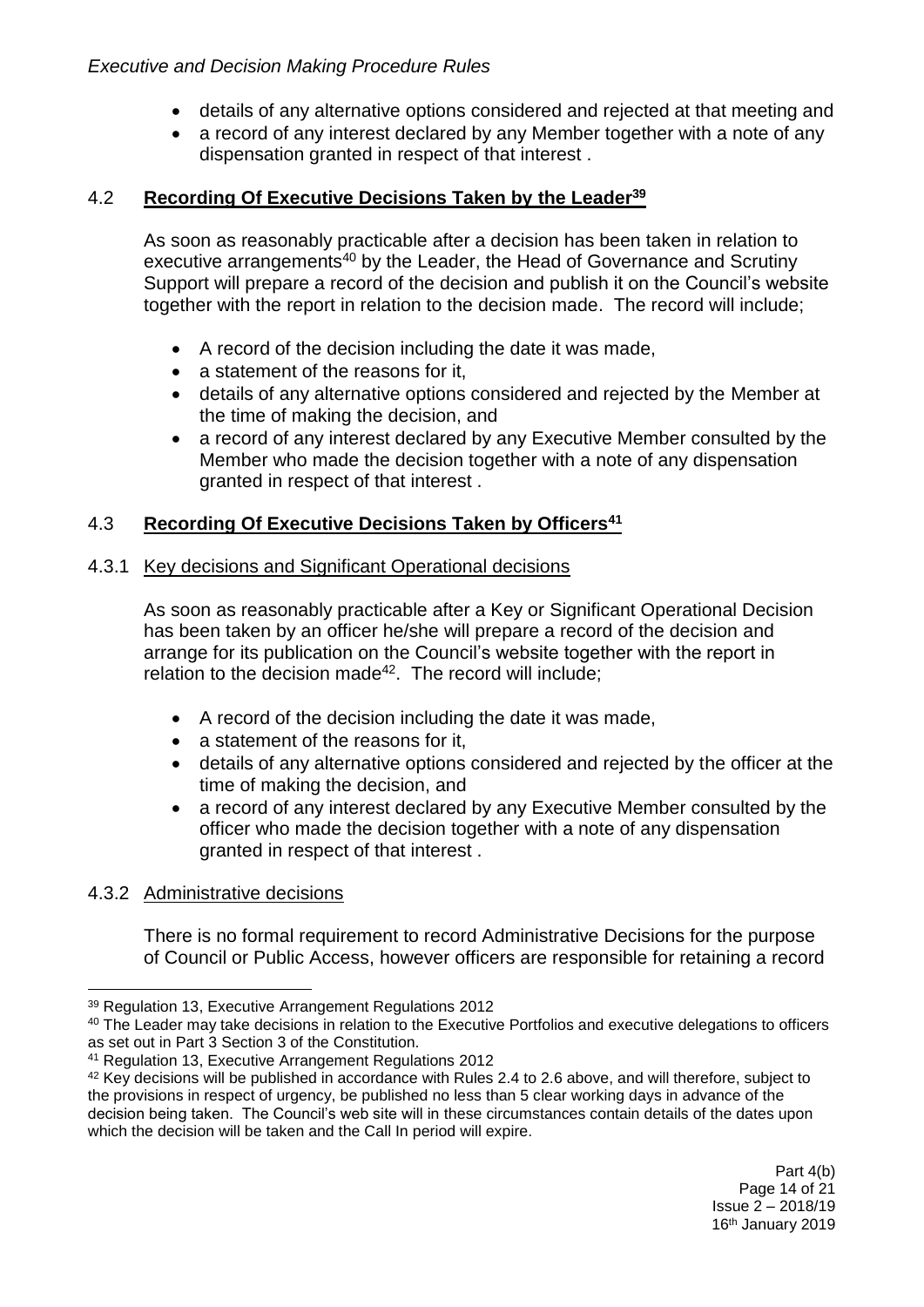of administrative decisions, and the reasons for them, which is sufficient for audit and evidential purposes, and for ensuring that all those who need to know are informed promptly of the decision.

## **5. IMPLEMENTATION OF EXECUTIVE DECISIONS**

### 5.1 **Implementation of Decisions Which are Subject to Call-In<sup>43</sup>**

5.1.1 Decisions which are subject to the Call In procedure set out in rules 5.1.2 to 5.1.5 below should not be implemented until the Call In procedure is exhausted in relation to those decisions<sup>44</sup>.

#### 5.1.2 Decisions Eligible for Call In

Subject to the exceptions set out below, the following may be called in to be reviewed and scrutinised by the relevant Scrutiny Board<sup>45</sup>:

- all decisions of the Executive Board:
- Executive decisions taken by the Health and Wellbeing Board<sup>46</sup>; and
- Key Decisions taken by Officers.

The power to call in decisions does not extend to;

- Decisions which have been the subject of a previous Call In;
- Decisions made in accordance with the Budget and Policy Framework Procedure Rules;
- Decisions made by the Leader in relation to the executive arrangements
- Decisions made by Community Committees;
- Decisions made under regulatory arrangements;
- Decisions made by Joint Committees; or
- Decisions not taken by the authority.

 when the decision has been confirmed or amended in accordance with these rules if the decision is subject to a recommendation that it be reconsidered.

<sup>1</sup> <sup>43</sup> The Local Government Act 2000 requires that Overview and Scrutiny Committees *be given the power to recommend that a decision made but not implemented, be reconsidered.* The Act gives local authorities considerable discretion over the detailed operation of such a "Call In" mechanism.

<sup>44</sup> The Call In procedure will be exhausted when:-

<sup>•</sup> the Call In period expires if the decision is not called in (Steps should not be taken to implement any decision subject to Call In until after 12 noon on the sixth working day after publication, to ensure that the Scrutiny Officer has had opportunity to advise them of any request for call in received before the expiry of the call in period);

at the end of the call in meeting if the decision is released for implementation; or

<sup>45</sup> Where a decision falls within the terms of reference of more than one Scrutiny Board, the Scrutiny Officer will determine the relevant Scrutiny Board, after consultation with Scrutiny Chairs.

<sup>&</sup>lt;sup>46</sup> That is functions delegated to the Health and Wellbeing Board by the Leader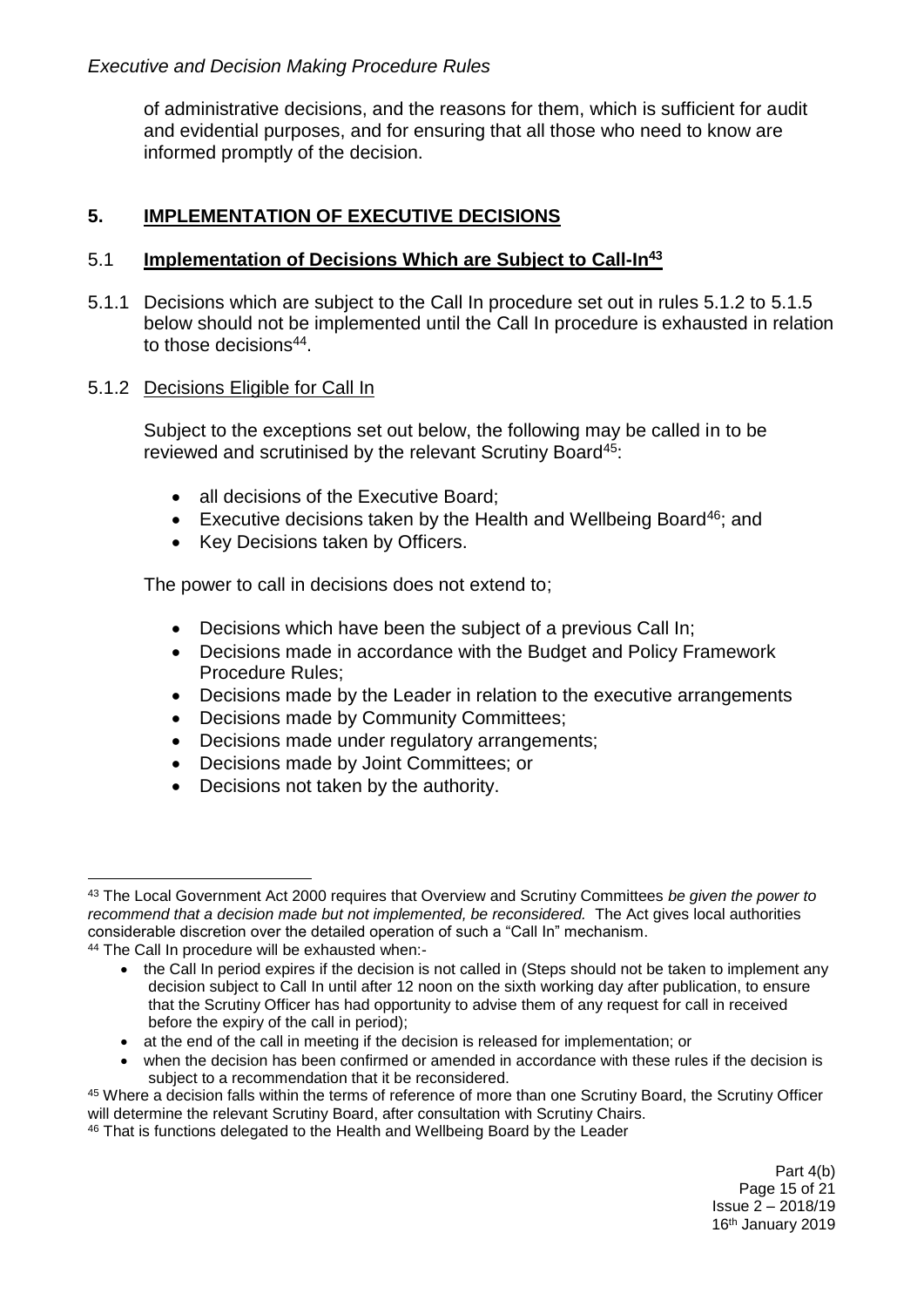### 5.1.3 Exemption from Call In

The decision taker may declare a decision as being exempt from Call In if the decision taker considers that the decision is urgent (i.e. that any delay would seriously prejudice the Council's or the public's interests). Records of decisions taken will indicate where a decision has been declared exempt from Call In and will indicate:-

- what the implications would be if the decision were to be delayed by the operation of the Call In mechanism; and
- why the decision could not have been taken earlier so as to have been eligible for Call In.

There will be no appeal mechanism against a decision to exempt a decision from Call In.

### 5.1.4 Operation of Call In

### 5.1.4.1 Initiation of Call In

To initiate a Call In, a request must be submitted to the Scrutiny Officer<sup>47</sup> by 5 p.m. of the fifth working day after a decision has been published.

The request must be made on the approved pro forma and contain the original signatures of those calling in the decision<sup>48</sup>.

If a Member withdraws their signature from the Call In request prior to the expiry of the Call In period, the decision may still be called in provided sufficient Members add their signatures to the call in request.

The decision may be called in by either;

- two non executive elected Members (who are not from the same political group); or
- five non executive elected Members

one of whom shall be the nominated signatory.

# 5.1.4.2 Grounds for Calling in a decision

1

All requests must detail on the pro forma why in the opinion of the signatories the decision was not taken in accordance with the principles set out in Article 13 - Decision Making, Paragraph 13.8 - Principles of Decision Making, or where relevant issues do not appear to have been taken into consideration.

<sup>47</sup> This Officer is the Head of Governance and Scrutiny Support.

<sup>48</sup> An Elected Member who is not a member of a political group may be a signatory but co-opted members may not sign a Call In request.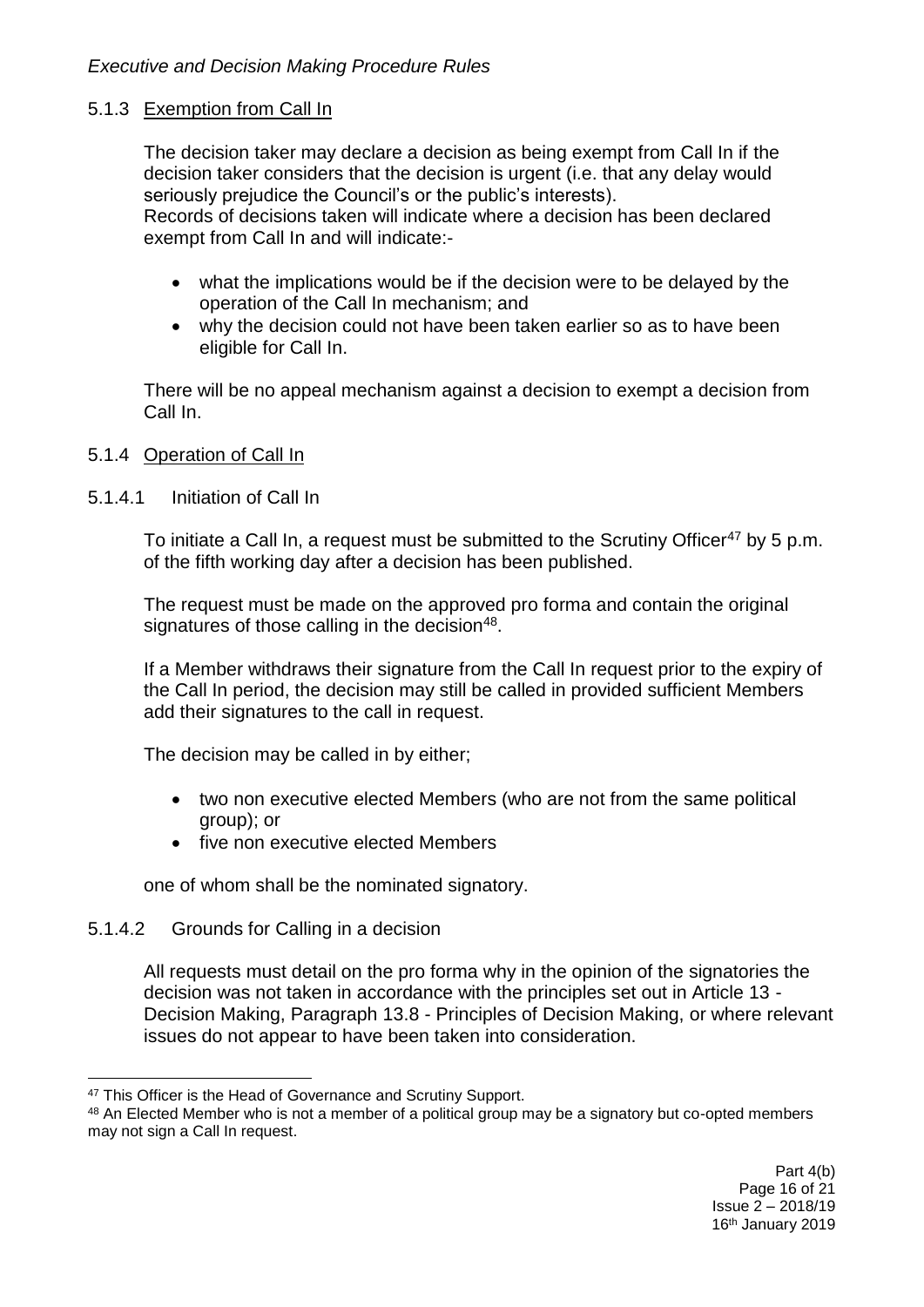Prior to submitting a Call In, the nominated signatory must contact the relevant officer or Executive Member to discuss their concerns and their reasons for wanting to call in the decision. The nominated signatory must also ascertain the financial consequences to the authority of having the decision Called In. The outcome of this contact must be detailed on the Call In request proforma.

### 5.1.4.3 Convening a Meeting

Upon receipt of the request, the Scrutiny Officer will, in consultation with the Chair of the relevant Scrutiny Board, convene a special meeting of the relevant Scrutiny Board, to take place within seven clear working days of the Call In request being received<sup>49</sup>.

### 5.1.4.4 Adjourning a Call In Meeting

In exceptional circumstances, the Scrutiny Board may resolve to adjourn the meeting to consider information regarded as essential for the Board to come to a conclusion. The maximum time allowed for an adjournment is 5 working days.

### 5.1.4.5 Outcome of a Call In Meeting

1

At the meeting the Scrutiny Board will consider the notification and review the background papers. The Scrutiny Board will invite signatories to the notification<sup>50</sup> to explain the reasons for the Call  $\text{In}^{51}$ . The relevant member of the Executive Board, Health and Wellbeing Board or officer (as appropriate) shall be required to attend the Meeting and shall be given the opportunity to respond to the reasons given for the Call-In. The Scrutiny Board shall make such further enquiries as it considers necessary and appropriate. The Scrutiny Board may also extend the invitation to other relevant witnesses, as considered appropriate, in order to specifically assist the Board in its deliberations over the called in decision. The Scrutiny Board shall then either;

- release the decision for implementation; or
- recommend to the decision-maker that the decision should be reconsidered.

If the Scrutiny Board resolves that a decision is to be referred back for reconsideration, the Scrutiny Officer will prepare a report<sup>52</sup> within three working days of the Scrutiny Board meeting. Where the decision was taken by the

<sup>49</sup> Where an ordinary meeting of the relevant Scrutiny Board is scheduled within 10 working days of the Call In request being received the Scrutiny Officer may exercise discretion as to whether the Call In request can be dealt with at that meeting, or whether it is necessary to convene an additional meeting. <sup>50</sup> or their nominees

<sup>&</sup>lt;sup>51</sup> The signatories should specify which of the principles of decision making (set out in Article 13.4 of the

constitution) has not been followed. The signatories may also provide further written evidence provided this supports the stated reasons for calling in the decision.

 $52$  the provisions relating to a minority report do not apply to any decision of the Committee in relation to a matter which has been called in.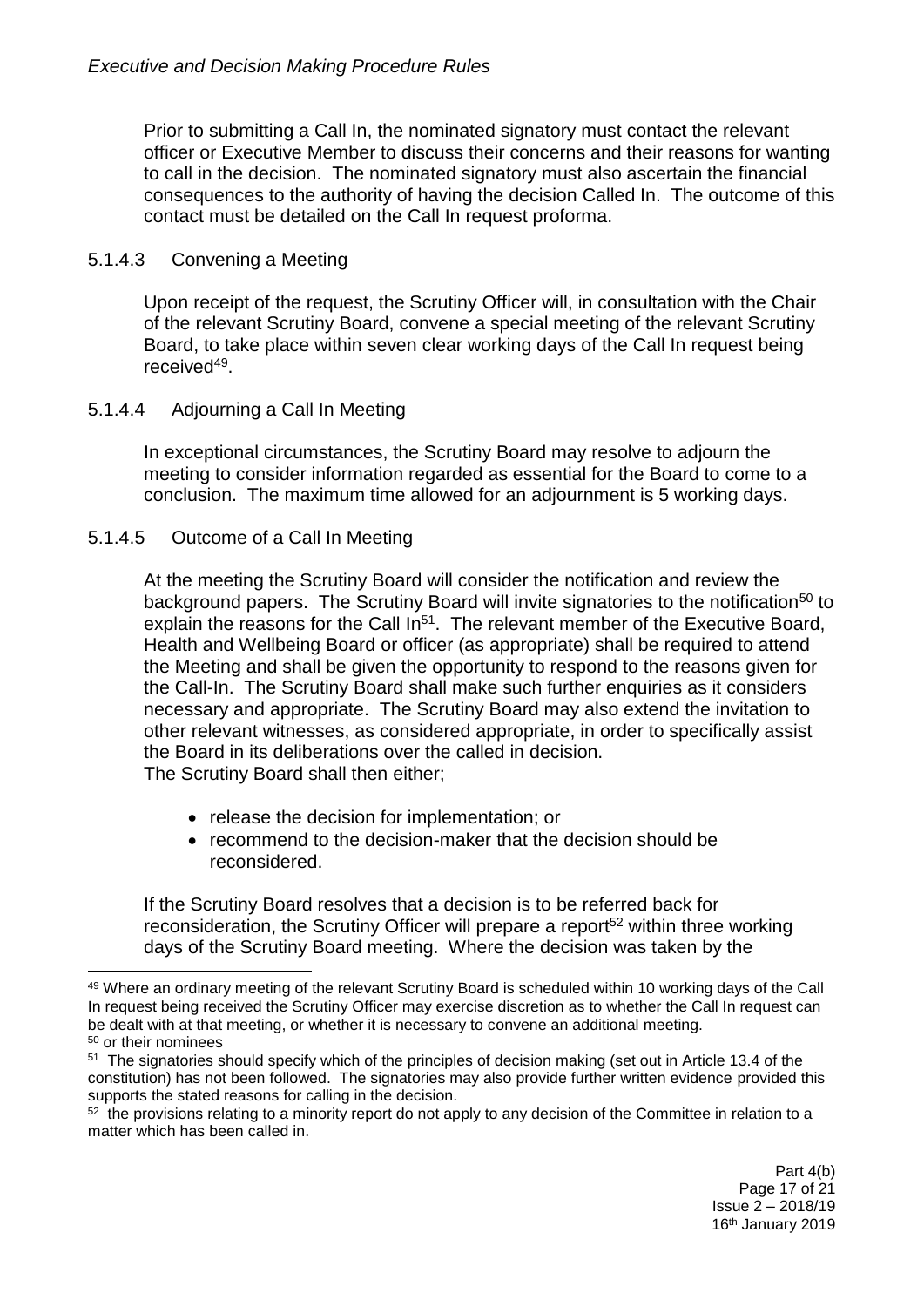Executive Board the report will be submitted to the next meeting of the Executive Board. Where the decision was taken by the Health and Wellbeing Board the report will be submitted to the next meeting of the Health and Wellbeing Board. Where the decision was taken by an officer the report will be submitted to the relevant Director.

## 5.1.5 Reconsideration of Decisions

### 5.1.5.1 Confirmation of Decisions

If the Decision Taker wishes to confirm the original decision, that decision shall be submitted to the next Executive Board meeting.

If the original decision was taken by the Health and Wellbeing Board or an officer, and the relevant Director is of the view that the original decision should be confirmed, but that urgency prevents them from submitting the decision to Executive Board;

- The Director shall obtain the approval of the relevant Executive Board Member before implementation;
- Details of the Executive Member approval, together with reasons of urgency will be included in the new delegated decision form; and
- The Director and relevant Executive Board Member will also be required to attend and give their reasoning to the next available meeting of the relevant Scrutiny Board

### 5.1.5.2 Variation of Decisions

If it is intended to vary the decision in line with the recommendations of the Scrutiny Board then the amended decision is not defined as a Key decision, regardless of the financial or impact thresholds<sup>53</sup>. It will not therefore be necessary to include the proposed variation of decision in the List of Forthcoming Key Decisions or to give notice of the proposed decision.

If it is intended to vary the decision in any way that is not in line with the recommendations of the Scrutiny Board then the amended decision may be a Key decision if it meets the thresholds set out in Article 13, and if so is subject to rule 2.7 above.

If the original decision was taken by the Executive Board the Executive Board may vary the decision.

If the original decision was taken by the Health and Wellbeing Board or by or on behalf of a Director, the Health and Wellbeing Board, or the relevant Director may vary the decision.

<u>.</u> <sup>53</sup> Article 13.4(b)

> Part 4(b) Page 18 of 21 Issue 2 – 2018/19 16th January 2019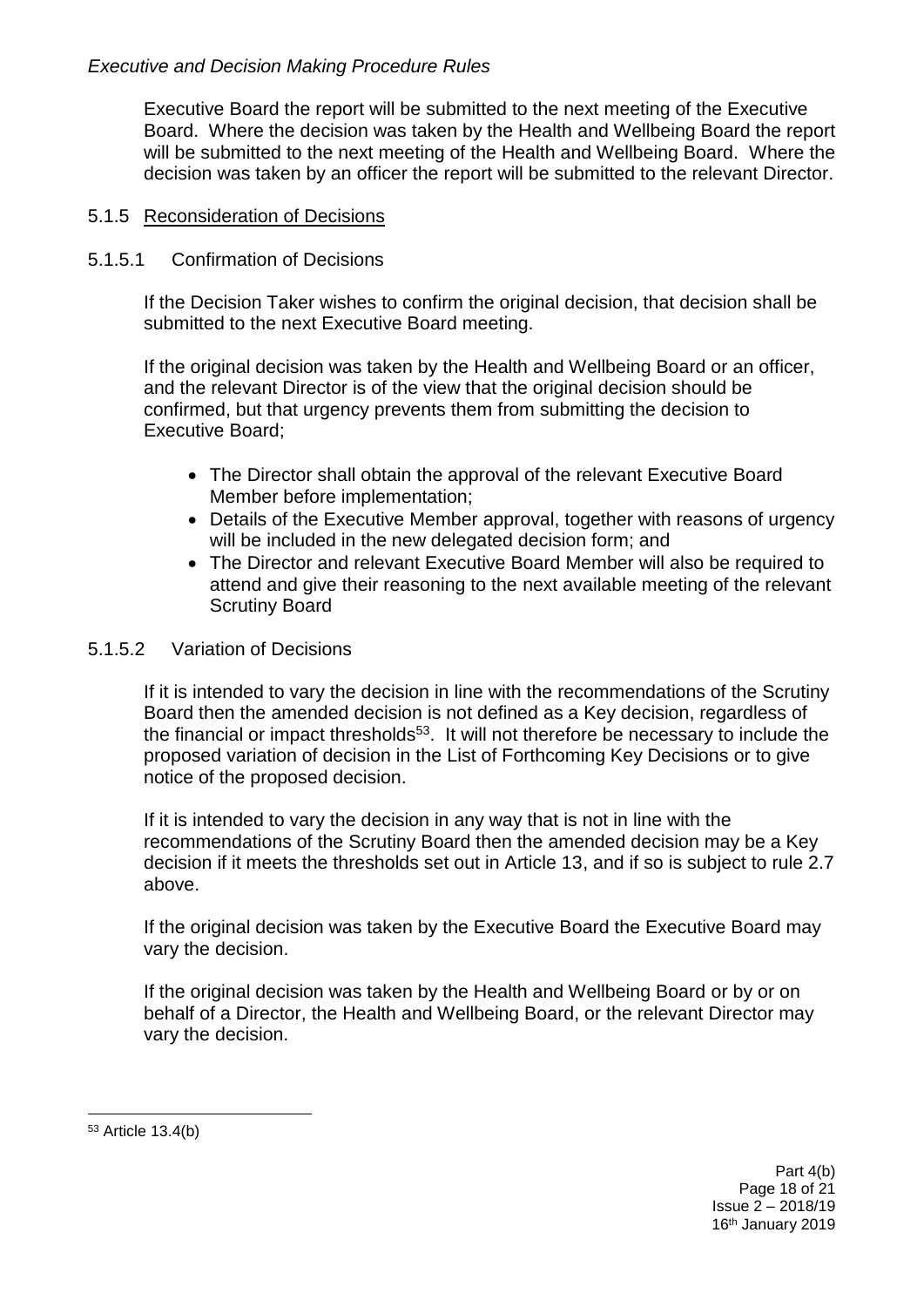Where the Director agrees with the views of Scrutiny a new delegated decision form will be submitted for recording in accordance with Rule 5.1 above.

### 5.1.5.3 Record of Revised decision

In all instances a revised record of the decision, indicating the outcome of decision taker's further deliberations, must be published in accordance with Rule 4.1 or 4.3 above.

#### 5.2 **Implementation of Decisions Which are Not Subject to Call In**

Decisions which are not subject to Call In under Rule 5.1.2 above or are exempted from Call In under Rule 5.1.3 above should be implemented as follows:-

#### 5.2.1 Key Decisions

Key Decisions should be recorded in accordance with Rules 4.1 to 4.3 above as appropriate but may be implemented as soon as they have been taken.

#### 5.2.2 Significant Operational Decisions

Significant Operational Decisions should be recorded in accordance with Rules 4.1 to 4.3 above but may be implemented as soon as they have been taken.

#### 5.2.3 Administrative Decisions

Administrative decisions may be implemented as soon as they have been taken.

### **6. SCRUTINY OF THE MAKING OF KEY DECISIONS**

### 6.1 **Decisions Which Appear to Have Been Wrongly Treated<sup>54</sup>**

Where an executive decision has been made and

- was not treated as a Key Decision, and
- a relevant Scrutiny Board thinks that it should have been treated as a Key **Decision**

that Scrutiny Board may require, by resolution passed at a meeting of that Scrutiny Board, the Decision Taker to submit a report to the Council within such reasonable time as the Scrutiny Board specifies.

The relevant Director will prepare a report for submission to the next available meeting of the Council<sup>55</sup> following the end of the period specified by the Scrutiny Board.

<u>.</u>

<sup>54</sup> Regulation 18, Executive Arrangement Regulations 2012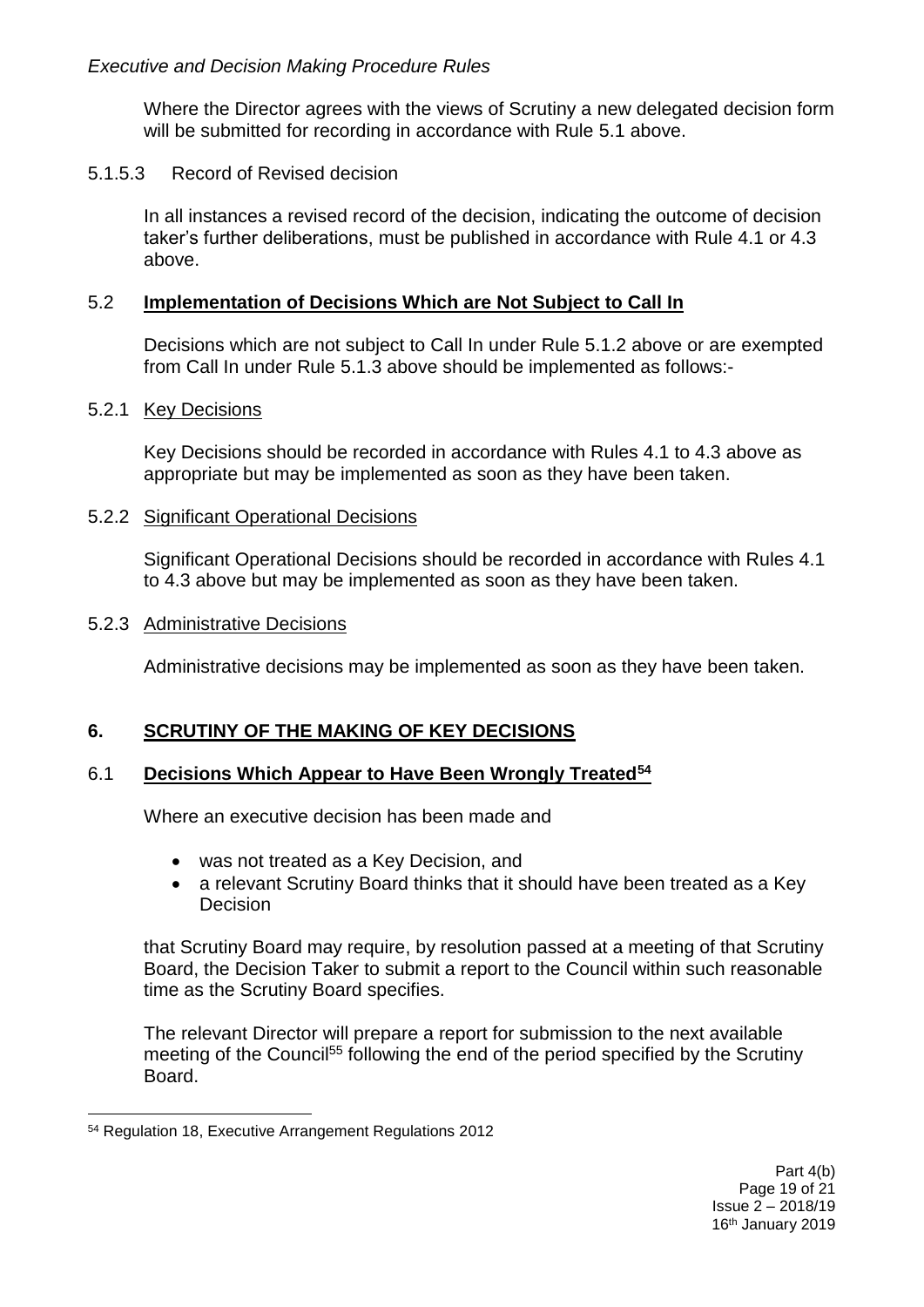*Executive and Decision Making Procedure Rules*

<sup>55</sup> Allowing 5 clear working days to prepare the report prior to dispatch of the summons.

<u>.</u>